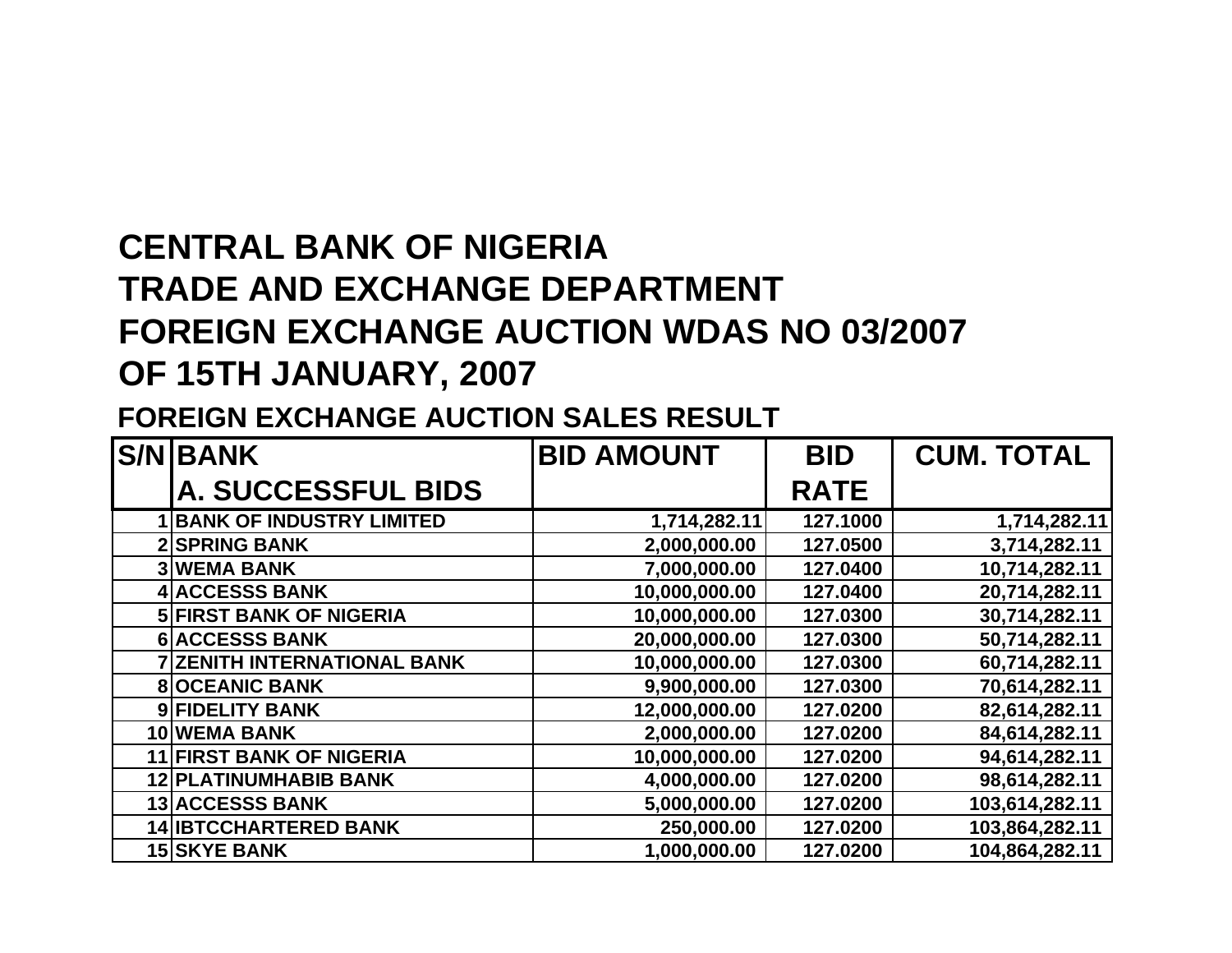| <b>16 ZENITH INTERNATIONAL BANK</b> | 5,000,000.00   | 127.0200 | 109,864,282.11 |
|-------------------------------------|----------------|----------|----------------|
| <b>17 EQUITORIAL TRUST BANK</b>     | 5,000,000.00   | 127.0200 | 114,864,282.11 |
| <b>18 INTERCONTINENTAL BANK</b>     | 9,343,401.51   | 127.0200 | 124,207,683.62 |
| <b>19 FIRST BANK OF NIGERIA</b>     | 5,000,000.00   | 127.0100 | 129,207,683.62 |
| 20 PLATINUMHABIB BANK               | 1,000,000.00   | 127.0100 | 130,207,683.62 |
| 21 IBTCCHARTERED BANK               | 250,000.00     | 127.0100 | 130,457,683.62 |
| <b>22 EQUITORIAL TRUST BANK</b>     | 1,000,000.00   | 127.0100 | 131,457,683.62 |
| 23 STANDARD CHARTERED BANK          | 7,000,000.00   | 127.0100 | 138,457,683.62 |
|                                     | 138,457,683.62 |          |                |
| <b>B. UNSUCCESSFUL BIDS</b>         |                |          |                |
| <b>24 SKYE BANK</b>                 | 250,000.00     | 127.0000 | 138,707,683.62 |
| 25 STANDARD CHARTERED BANK          | 5,000,000.00   | 127.0000 | 143,707,683.62 |
| 26 STANDARD CHARTERED BANK          | 2,000,000.00   | 126.9900 | 145,707,683.62 |
| 27 FIDELITY BANK                    | 5,000,000.00   | 126.9750 | 150,707,683.62 |
| <b>28 STANBIC BANK</b>              | 1,000,000.00   | 126.9000 | 151,707,683.62 |
|                                     | 13,250,000.00  |          |                |
| <b>TOTAL (A+B)</b>                  | 151,707,683.62 |          |                |

## **BANKS' BDC CASH REQUEST**

| <b>S/N BANK</b> | <b>BID AMOUNT</b> | <b>BID</b>  | <b>CUM. TOTAL</b> |
|-----------------|-------------------|-------------|-------------------|
|                 |                   | <b>RATE</b> |                   |
| 1 WEMA BANK     | 2,000,000.00      | 127.0600    | 2,000,000.00      |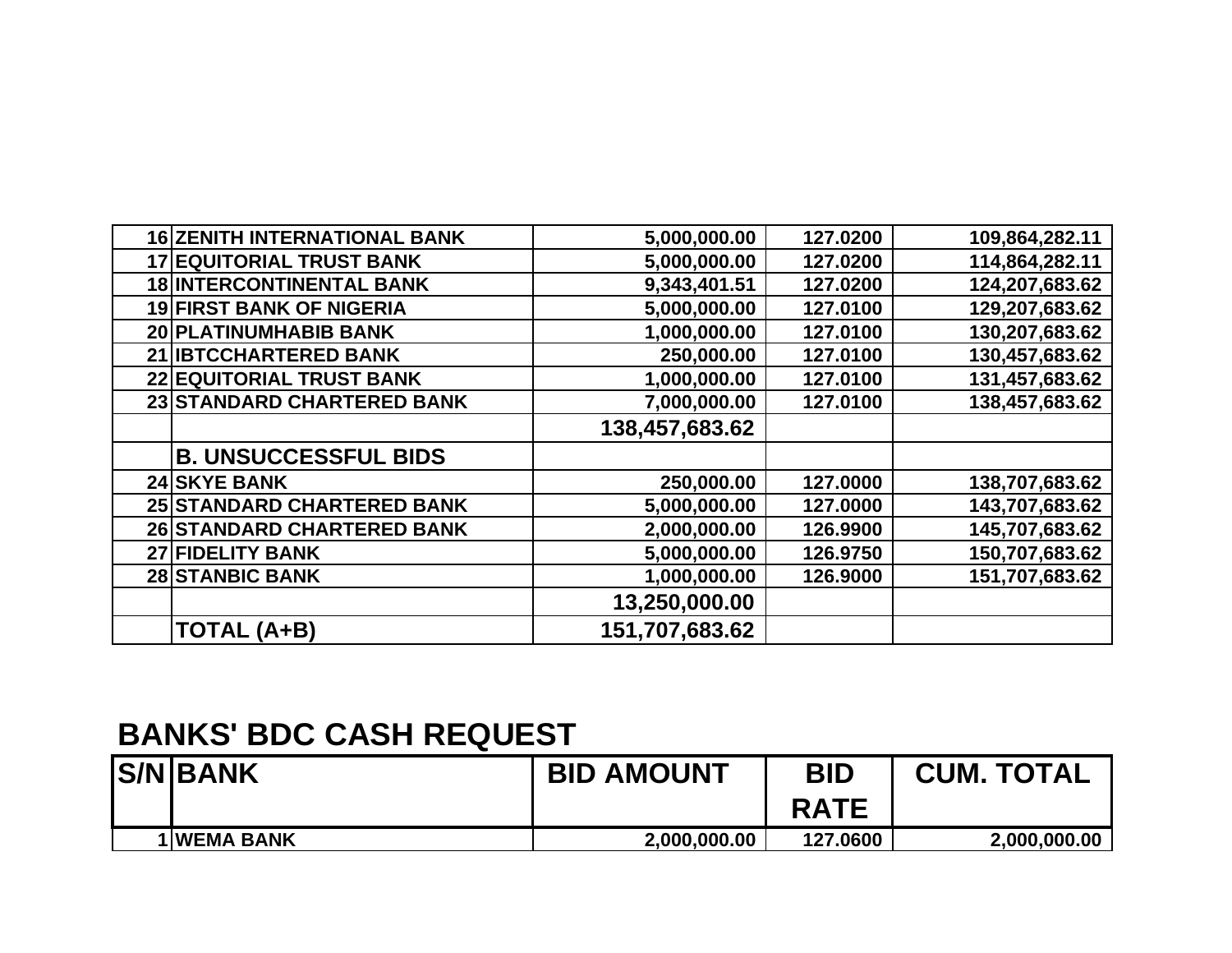| <b>2 ACCESSS BANK</b>              | 2,000,000.00  | 127.0400 | 4,000,000.00  |
|------------------------------------|---------------|----------|---------------|
| <b>3 ZENITH INTERNATIONAL BANK</b> | 2,000,000.00  | 127.0300 | 6,000,000.00  |
| <b>4 FIDELITY BANK</b>             | 2,000,000.00  | 127.0200 | 8,000,000.00  |
| 5 F C M B                          | 2,000,000.00  | 127.0200 | 10,000,000.00 |
| <b>6 SKYE BANK</b>                 | 2,000,000.00  | 127.0200 | 12,000,000.00 |
| <b>ITOTAL</b>                      | 12,000,000.00 |          |               |

## **SUMMARY FOR WHOLESALE DAS 03 OF 15-01-2007**

 **AMOUNT OFFERED FOR SALE US\$80,000,000.00 AMOUNT SOLD AT WDAS US\$138,457,683.62 AMOUNT SOLD AT BANKS' BDC US\$12,000,000.00 TOTAL AMOUNT SOLD US\$150,457,683.62 NO. OF PATICIPATING BANKS 16**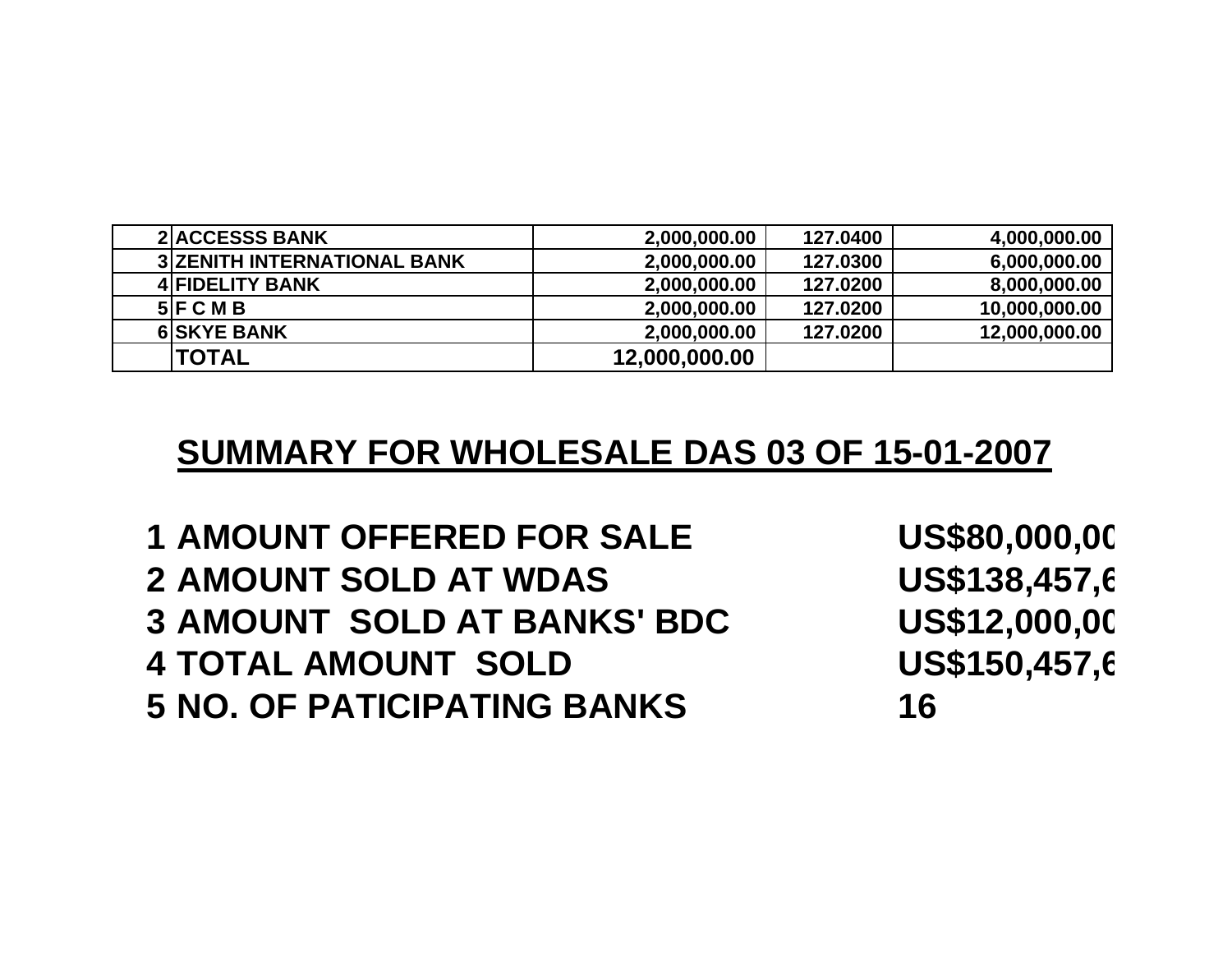| <b>BANK</b> | <b>WEIGHTED</b> |
|-------------|-----------------|
| <b>CODE</b> | <b>AVERAGE</b>  |
| 404         | 1.4362          |
| 084         | 1.6749          |
| 035         | 5.8618          |
| 044         | 8.3740          |
| 011         | 8.3733          |
| 044         | 16.7467         |
| 057         | 8.3733          |
| 056         | 8.2896          |
| 070         | 10.0472         |
| 035         | 1.6745          |
| 011         | 8.3727          |
| 082         | 3.3491          |
| 044         | 4.1863          |
| 221         | 0.2093          |
| 076         | 0.8373          |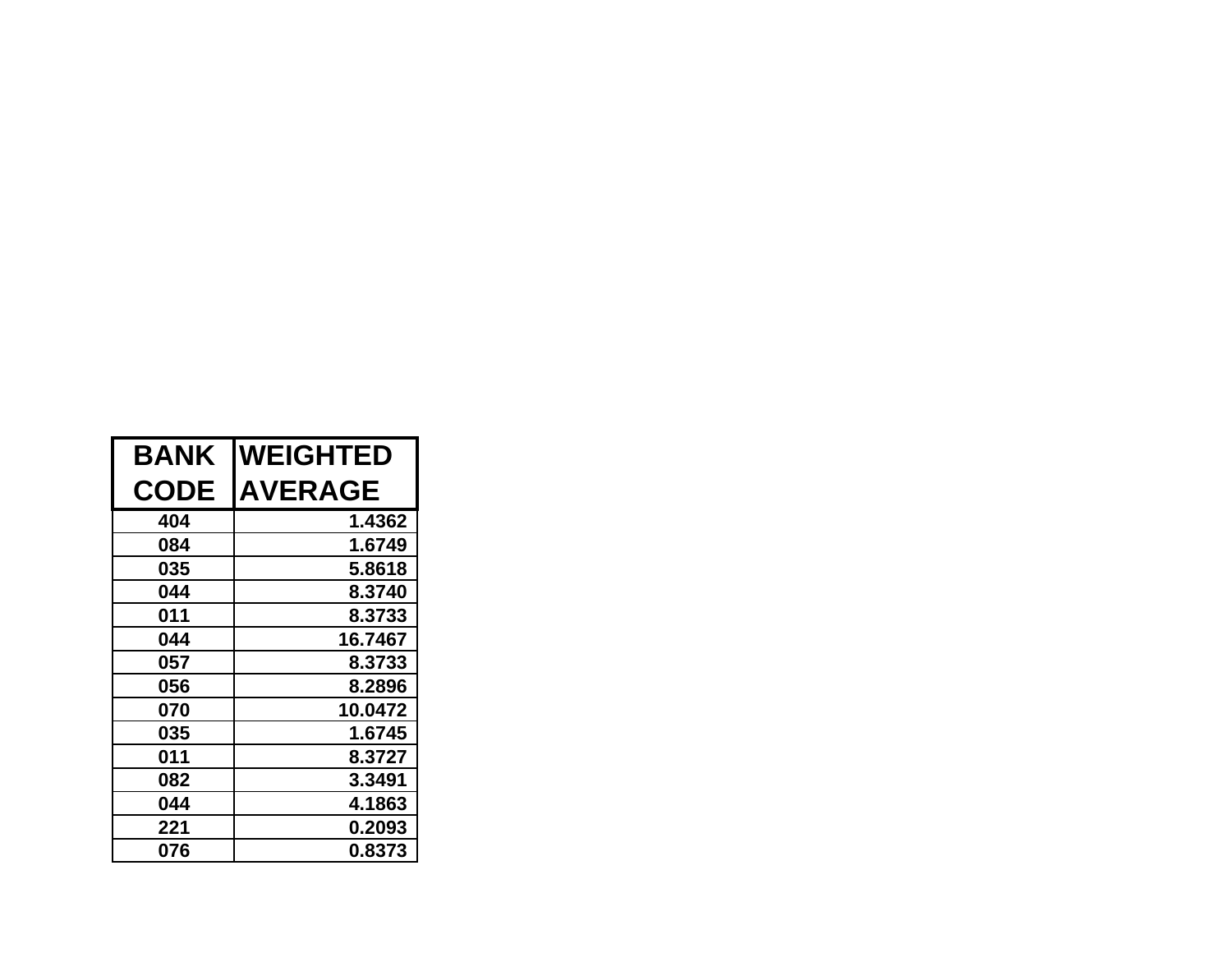| 057 | 4.1863   |
|-----|----------|
| 040 | 4.1863   |
| 069 | 7.8229   |
| 011 | 4.1860   |
| 082 | 0.8372   |
| 221 | 0.2093   |
| 040 | 0.8372   |
| 068 | 5.8604   |
|     |          |
|     |          |
| 076 | 0.2093   |
| 068 | 4.1857   |
| 068 | 1.6741   |
| 070 | 4.1849   |
| 216 | 0.8365   |
|     |          |
|     | 127.0225 |